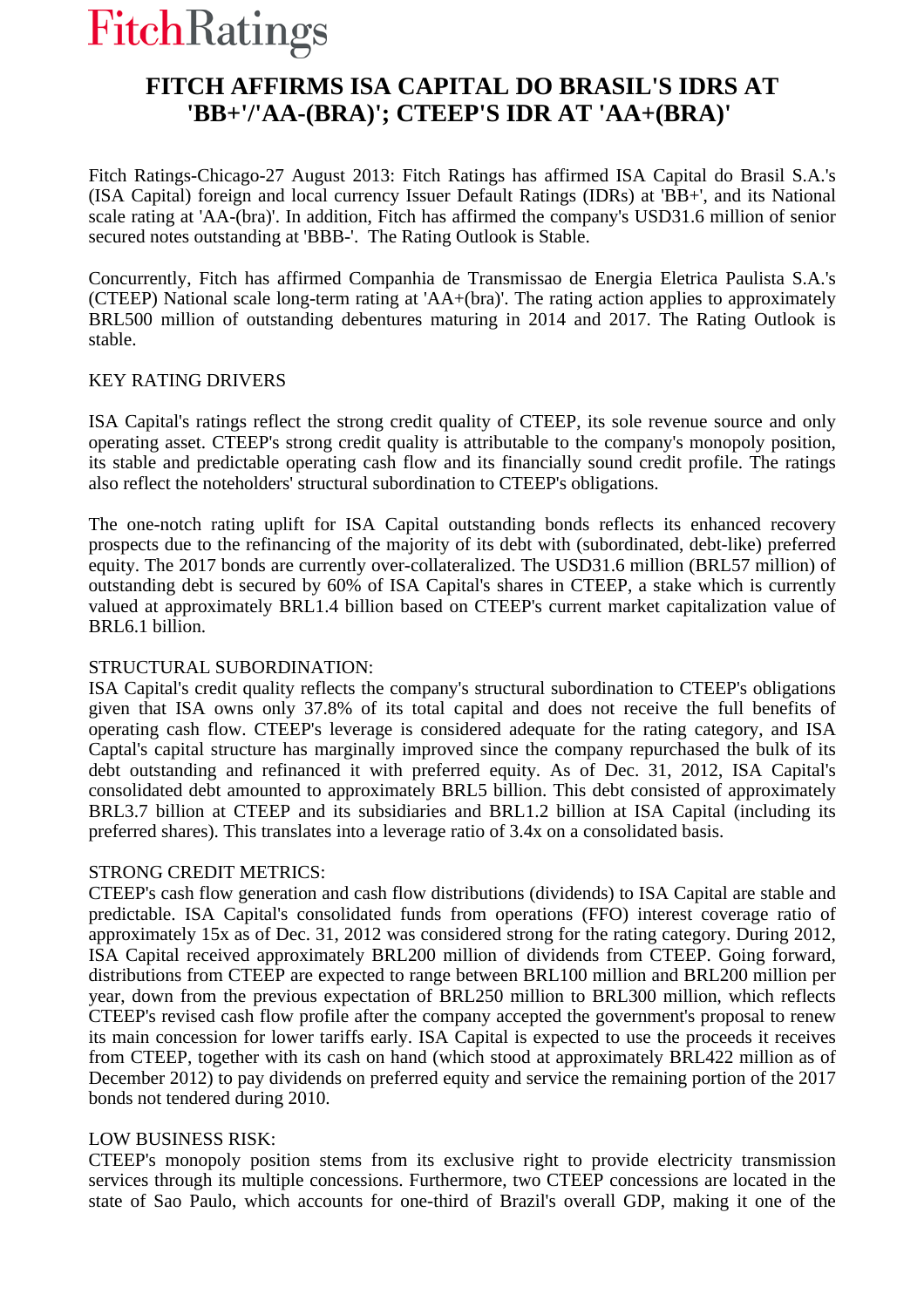largest electricity consumers in the country. CTEEP's strong market position should further benefit the company when it participates in future bids for new transmission lines.

## STABLE CASH FLOW GENERATION:

CTEEP cash flow generation is very stable and predictable, exhibiting the low business risk profile of an electric transmission utility company. CTEEP's revenues are exempt from volumetric risk as its maximum permitted annual revenue (PAR) is based on the electricity transmission assets available to users, instead of the transmitted electricity. The company's cash flow generation saw a significant decrease at the end of 2012 given that the company accepted a government proposal for early renewal of its main concession which expires in 2015 for an upfront payment of approximately BRL2.9 billion and an additional compensation to be paid during the next 30 years of the concession. CTEEP intends to use the proceeds from the upfront payment to repay debt as it becomes due in order to maintain a capital structure that is in line with the new cash flow generation profile. Fitch expects ISA Capital's consolidated leverage to range between 2.0x and 3.0x going forward.

## NEUTRAL CREDIT IMPACT FROM CONCESSION RENEWAL:

CTEEP's decision to accept the government's proposal to renew its concession had a neutral impact on the company's credit profile, considering the expectation that CTEEP will use its upfront payment compensation to pay down debt. In order to do the early renewal of CTEEP's main concession, and reduce the company's tariffs for it, the Brazilian Ministry of Mines and Energy (MME) offered CTEEP an upfront payment of approximately BRL2.9 billion and an estimated additional BRL3 billion which will likely be paid over the 30-year life of the new concession period. CTEEP received approximately BRL1.4 billion of the upfront payment in January 2013 and is receiving the remaining portion in 31 equal monthly installments until July 2015. As a result of receiving these proceeds, CTEEP's consolidated cash on hand as of June 2013 stood at BRL1.2 billion, which compares favorably with the company's short-term obligations of approximately BRL550 million.

The concession renewal process has somewhat affected CTEEP's ability to upstream cash to its controlling shareholder through dividend payments. As aforementioned, going forward, dividend distributions from CTEEP to ISA Capital are expected to range between BRL100 million and BRL200 million per year, down from the previous expectation of between BRL250 million to BRL300 million, which reflects CTEEP's revised cash flow profile. This revised cash flow will create challenges for ISA Capital to meet its preferred share buying program, which aims at acquiring the BRL1.2 billion of preferred shares between 2013 and 2016 in four equal repurchase of BRL300 million per year.

## RATING SENSITIVITIES

Considerations that could lead to a positive rating action (in the rating or Outlook) include improving macroeconomic conditions in Brazil coupled with a Sovereign rating upgrade and a continuously strong corporate financial profile.

Considerations that could lead to a negative rating action (rating or Outlook) for ISA Capital include any changes in CTEEP's credit quality, which could be negatively affected by a significant or above-expectation increase in leverage; regulatory intervention in the tariff adjustment process; and if relevant off-balance-sheet contingencies become mandatory.

Contact:

Primary Analyst Lucas Aristizabal **Director** +1-312-368-3260 Fitch Ratings, Inc. 70 W Madison, Street Chicago, IL 60602